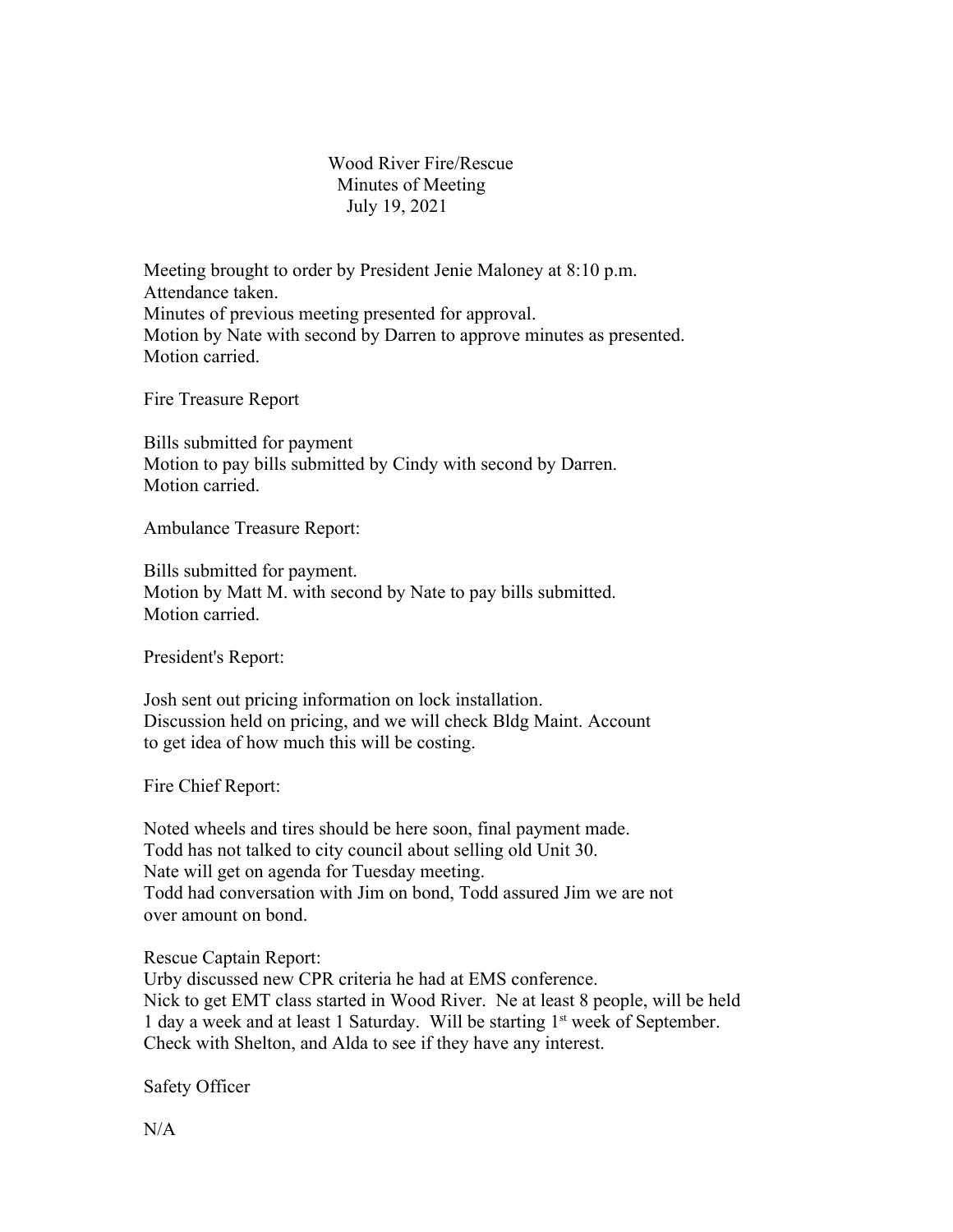Chaplain

N/A

Noted that Nelson is heading to Oregon to help with Bootleg Fire and to keep him in our prayers.

Fire Training Report:

Water training at Alda Pit on August 2. Looking at house to burn. Details later.

EMS Training Report:

Billed \$13,000.00 last month. Received \$\$1693.39.

Wood River Fire was represented at Sportsman Warehouse grand opening.

Fire Prevention Report:

Burn permits look good.

Old Business:

By-laws sent out with changes made. Discussion held on new bylaws. Will vote at November meeting.

New Business:

Discussed equipment from presentation by Zoll at tonights meeting. Would like to consider purchasing some equipment that was presented tonight.

Went over the usage of I-Gel which we purchased.

Chad Shuda noted that he is not receiving dept. emails. Will be checking on this problem.

Announcements:

Noted that there will be no Fun Fest dance.

With nothing further to discuss, motion by Todd, with second by Nate to adjourn meeting. Motion carried, and meeting adjourned at 8:54p.m.

Submitted by